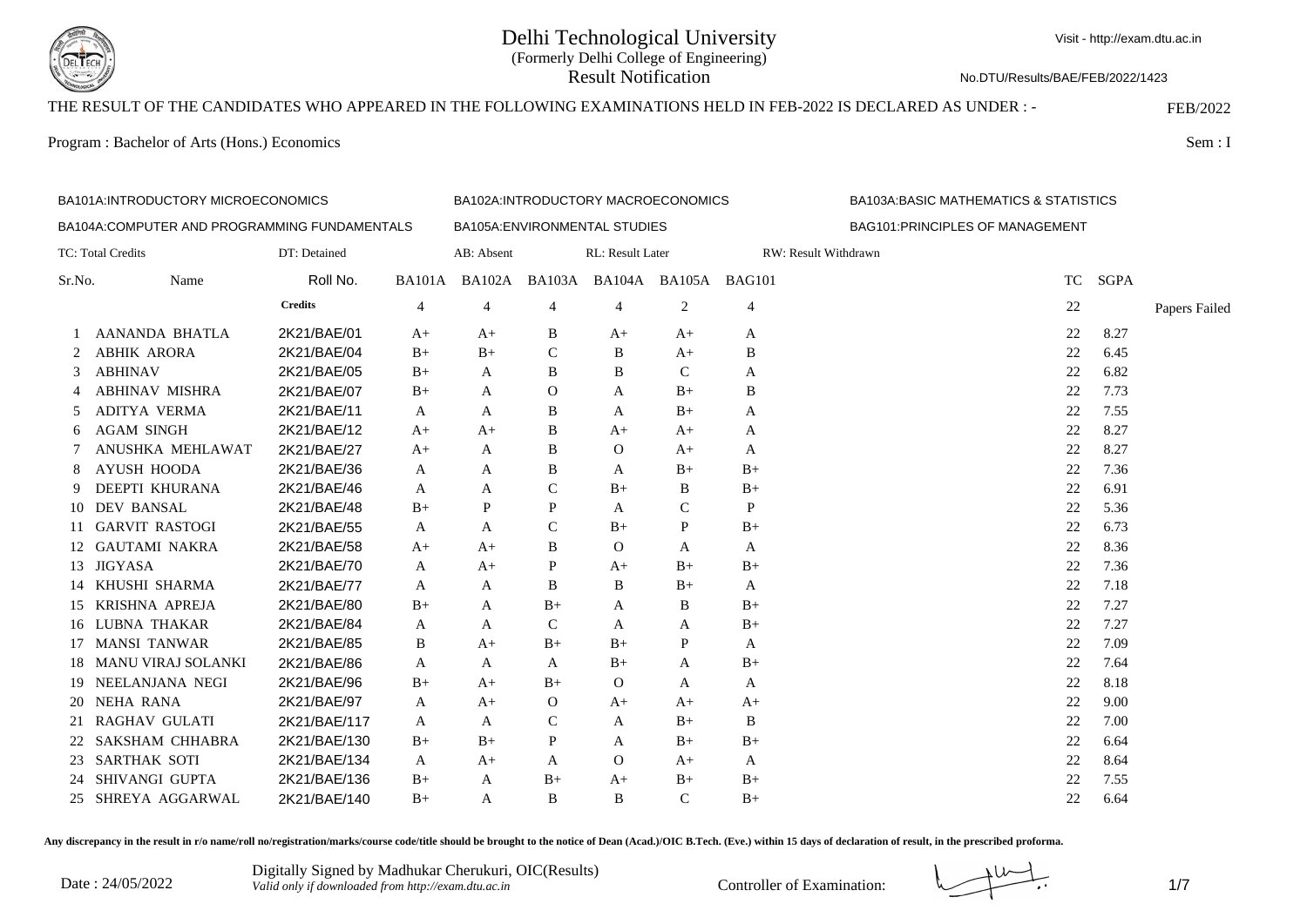

Visit - http://exam.dtu.ac.in

No.DTU/Results/BAE/FEB/2022/1423

# THE RESULT OF THE CANDIDATES WHO APPEARED IN THE FOLLOWING EXAMINATIONS HELD IN FEB-2022 IS DECLARED AS UNDER : - FEB/2022

Program : Bachelor of Arts (Hons.) Economics Sem : I

| BA101A: INTRODUCTORY MICROECONOMICS          |                                              |                |                |                |                | BA102A:INTRODUCTORY MACROECONOMICS |                      |               |                                  | <b>BA103A:BASIC MATHEMATICS &amp; STATISTICS</b> |                                              |  |
|----------------------------------------------|----------------------------------------------|----------------|----------------|----------------|----------------|------------------------------------|----------------------|---------------|----------------------------------|--------------------------------------------------|----------------------------------------------|--|
|                                              | BA104A:COMPUTER AND PROGRAMMING FUNDAMENTALS |                |                |                |                | BA105A: ENVIRONMENTAL STUDIES      |                      |               | BAG101: PRINCIPLES OF MANAGEMENT |                                                  |                                              |  |
|                                              | TC: Total Credits                            | DT: Detained   |                | AB: Absent     |                | RL: Result Later                   |                      |               | RW: Result Withdrawn             |                                                  |                                              |  |
| Sr.No.                                       | Name                                         | Roll No.       |                | BA101A BA102A  |                | BA103A BA104A BA105A               |                      | <b>BAG101</b> | <b>TC</b>                        | <b>SGPA</b>                                      |                                              |  |
|                                              |                                              | <b>Credits</b> | $\overline{4}$ | $\overline{4}$ | $\overline{4}$ | $\overline{4}$                     | 2                    | 4             | 22                               |                                                  | Papers Failed                                |  |
|                                              | 26 SHRIYA MALHOTRA                           | 2K21/BAE/142   | F              | $\mathbf{F}$   | F              | F                                  | F                    | F             | $\mathbf{0}$                     | $0.00 -$                                         | BAG101BA105A<br>BA104ABA103A<br>BA102ABA101A |  |
|                                              | 27 VANSHIKA GUPTA                            | 2K21/BAE/159   | A              | $B+$           | C              | A                                  | $B+$                 | $B+$          | 22                               | 7.00                                             |                                              |  |
| 28                                           | <b>VIDUSHI BHARDWAJ</b>                      | 2K21/BAE/161   | $A+$           | $A+$           | B              | $A+$                               | $\Omega$             | A             | 22                               | 8.36                                             |                                              |  |
|                                              | 29 YASHIKA BUTTA                             | 2K21/BAE/167   | A              | A              | A              | $A+$                               | $B+$                 | A             | 22                               | 8.09                                             |                                              |  |
|                                              | BA101A:INTRODUCTORY MICROECONOMICS           |                |                |                |                | BA102A:INTRODUCTORY MACROECONOMICS |                      |               |                                  | <b>BA103A:BASIC MATHEMATICS &amp; STATISTICS</b> |                                              |  |
| BA104A:COMPUTER AND PROGRAMMING FUNDAMENTALS |                                              |                |                |                |                | BA105A: ENVIRONMENTAL STUDIES      |                      |               | BAG102:INTRODUCTION TO BUSINESS  |                                                  |                                              |  |
|                                              | TC: Total Credits                            | DT: Detained   |                | AB: Absent     |                | RL: Result Later                   |                      |               | RW: Result Withdrawn             |                                                  |                                              |  |
| Sr.No.                                       | Name                                         | Roll No.       | <b>BA101A</b>  | <b>BA102A</b>  | <b>BA103A</b>  |                                    | BA104A BA105A BAG102 |               | <b>TC</b>                        | <b>SGPA</b>                                      |                                              |  |
|                                              |                                              | <b>Credits</b> | $\overline{4}$ | 4              | 4              | $\overline{4}$                     | 2                    | 4             | 22                               |                                                  | Papers Failed                                |  |
| 30                                           | <b>AASTHA KAPOOR</b>                         | 2K21/BAE/02    | A              | A              | C              | A                                  | A                    | A             | 22                               | 7.45                                             |                                              |  |
| 31                                           | <b>ABHINAV JHA</b>                           | 2K21/BAE/06    | A              | $B+$           | B              | A                                  | A+                   | A             | 22                               | 7.55                                             |                                              |  |
| 32                                           | <b>ABHISHEK RAJ</b>                          | 2K21/BAE/08    | A              | A              | B              | A                                  | $B+$                 | A             | 22                               | 7.55                                             |                                              |  |
|                                              | ADARSH CHAKRAVORTY 2K21/BAE/09               |                | $\mathcal{C}$  | A              | P              | A                                  | $A+$                 | A             | 22                               | 6.82                                             |                                              |  |
| 34                                           | AKANSHA UJJWAL                               | 2K21/BAE/13    | $B+$           | $B+$           | $B+$           | A                                  | $B+$                 | $A+$          | 22                               | 7.55                                             |                                              |  |
| 35                                           | <b>AKSHAT KARIR</b>                          | 2K21/BAE/14    | P              | B              | F              | P                                  | C                    | A             | 18                               | 4.45                                             | <b>BA103A</b>                                |  |
| 36                                           | AKSHITA AGGARWAL                             | 2K21/BAE/16    | $A+$           | $A+$           | A              | $A+$                               | $\Omega$             | A             | 22                               | 8.73                                             |                                              |  |
| 37                                           | AMRITA RAMACHANDRA 2K21/BAE/17               |                | A+             | A              | $B+$           | $A+$                               | A                    | A             | 22                               | 8.18                                             |                                              |  |
| 38                                           | <b>ANAKHA GOPAN</b>                          | 2K21/BAE/18    | $B+$           | $A+$           | $B+$           | A                                  | $B+$                 | A             | 22                               | 7.73                                             |                                              |  |
| 39.                                          | ANANYA GOEL                                  | 2K21/BAE/20    | A              | A              | $B+$           | A+                                 | A                    | $A+$          | 22                               | 8.18                                             |                                              |  |
|                                              | ANANYA SINGH                                 | 2K21/BAE/21    | A              | $\Omega$       | A              | $A+$                               | A                    | $A+$          | 22                               | 8.73                                             |                                              |  |
|                                              | <b>ANIKA MATHUR</b>                          | 2K21/BAE/22    | A              | $B+$           | $\mathsf{C}$   | A                                  | A                    | A             | 22                               | 7.27                                             |                                              |  |
| 42                                           | ANKITA GUPTA                                 | 2K21/BAE/23    | A+             | $A+$           | $\Omega$       | $\Omega$                           | $\Omega$             | $A+$          | 22                               | 9.45                                             |                                              |  |
|                                              | 43 ANSHI JAIN                                | 2K21/BAE/24    | $A+$           | $B+$           | B              | A                                  | A+                   | A             | 22                               | 7.73                                             |                                              |  |

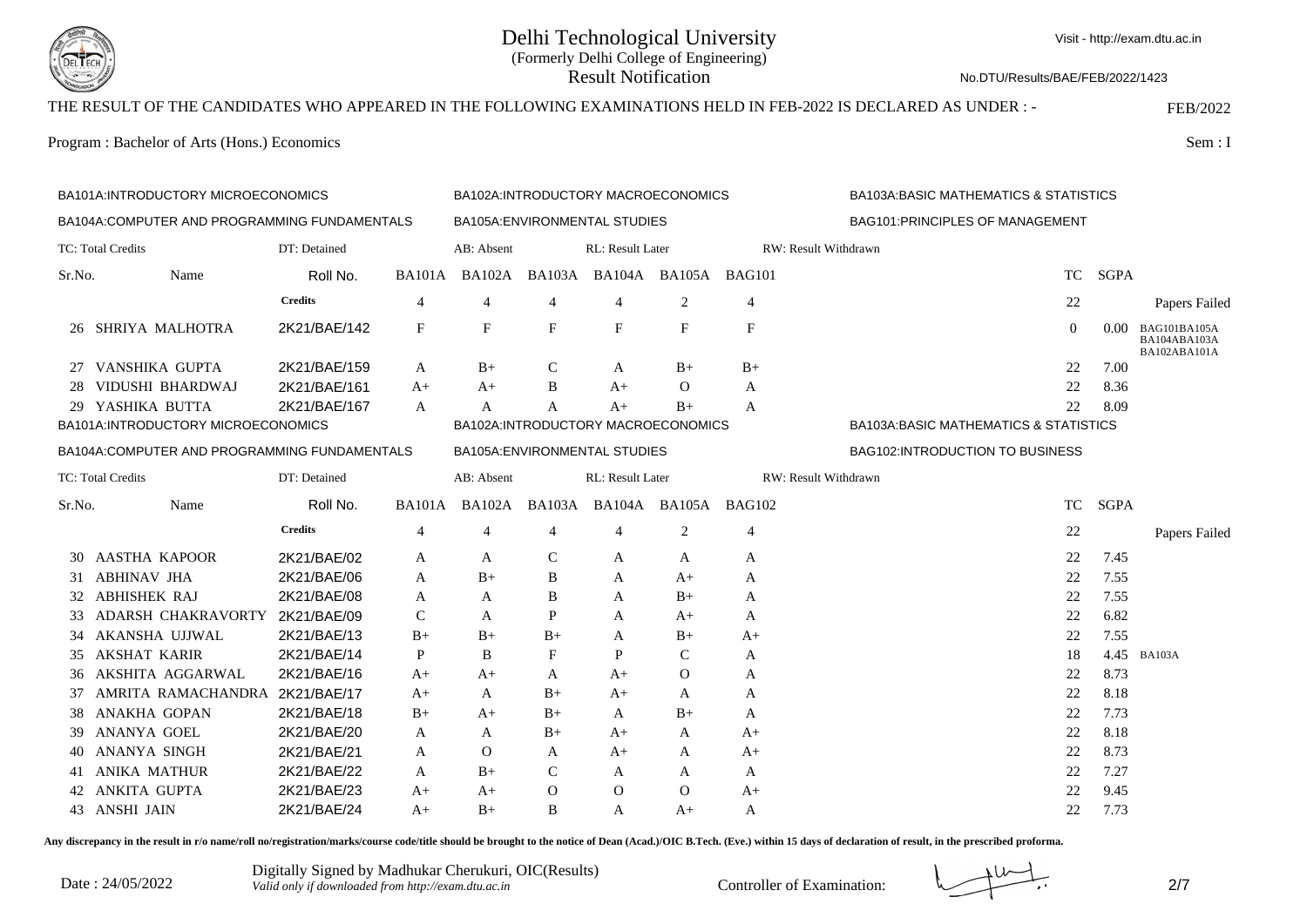

No.DTU/Results/BAE/FEB/2022/1423

# THE RESULT OF THE CANDIDATES WHO APPEARED IN THE FOLLOWING EXAMINATIONS HELD IN FEB-2022 IS DECLARED AS UNDER : - FEB/2022

Program : Bachelor of Arts (Hons.) Economics Sem : I

| BA101A:INTRODUCTORY MICROECONOMICS |                                              |                |               |               |                | BA102A:INTRODUCTORY MACROECONOMICS |                |      | <b>BA103A:BASIC MATHEMATICS &amp; STATISTICS</b> |               |  |
|------------------------------------|----------------------------------------------|----------------|---------------|---------------|----------------|------------------------------------|----------------|------|--------------------------------------------------|---------------|--|
|                                    | BA104A:COMPUTER AND PROGRAMMING FUNDAMENTALS |                |               |               |                | BA105A: ENVIRONMENTAL STUDIES      |                |      | BAG102:INTRODUCTION TO BUSINESS                  |               |  |
|                                    | TC: Total Credits                            | DT: Detained   |               | AB: Absent    |                | RL: Result Later                   |                |      | RW: Result Withdrawn                             |               |  |
| Sr.No.                             | Name                                         | Roll No.       | <b>BA101A</b> | <b>BA102A</b> |                | BA103A BA104A BA105A BAG102        |                |      | <b>TC</b>                                        | <b>SGPA</b>   |  |
|                                    |                                              | <b>Credits</b> | 4             | 4             | $\overline{4}$ | 4                                  | 2              | 4    | 22                                               | Papers Failed |  |
| 44                                 | ANSHIKA VATS                                 | 2K21/BAE/25    | A             | $A+$          | $B+$           | $\mathbf{O}$                       | $B+$           | A    | 22                                               | 8.27          |  |
| 45                                 | ANUSHKA GARG                                 | 2K21/BAE/26    | A             | $A+$          | $B+$           | $A+$                               | $\overline{O}$ | $B+$ | 22                                               | 8.18          |  |
| 46                                 | <b>ARCHIT JAIN</b>                           | 2K21/BAE/28    | A             | $A+$          | B              | $A+$                               | A              | A    | 22                                               | 8.00          |  |
| 47                                 | <b>ARIJEET</b>                               | 2K21/BAE/29    | $B+$          | A             | A              | $\mathbf{O}$                       | $A+$           | $B+$ | 22                                               | 8.09          |  |
| 48                                 | ARMAAN KALRA                                 | 2K21/BAE/30    | A             | B             | $\mathsf{C}$   | $A+$                               | B              | $B+$ | 22                                               | 6.91          |  |
| 49                                 | <b>ARSHI GUPTA</b>                           | 2K21/BAE/31    | A             | A             | $B+$           | $A+$                               | B              | A    | 22                                               | 7.82          |  |
| 50                                 | ARUNIMA ARORA                                | 2K21/BAE/32    | A             | A             | P              | $B+$                               | $B+$           | A    | 22                                               | 7.00          |  |
| 51                                 | <b>ARYAN ANAND</b>                           | 2K21/BAE/33    | $A+$          | $A+$          | $A+$           | $\Omega$                           | $\mathbf{O}$   | A    | 22                                               | 9.09          |  |
|                                    | 52 ARYAN VERMA                               | 2K21/BAE/34    | $A+$          | A             | $B+$           | $A+$                               | A              | $B+$ | 22                                               | 8.00          |  |
|                                    | 53 AVIRAL MALIK                              | 2K21/BAE/35    | $B+$          | $A+$          | P              | $\mathcal{C}$                      | B              | $B+$ | 22                                               | 6.36          |  |
| 54                                 | <b>BENIL BIJU JOSEPH</b>                     | 2K21/BAE/37    | A             | A             | $\mathcal{C}$  | $A+$                               | O              | $B+$ | 22                                               | 7.64          |  |
| 55                                 | <b>BHARTI SINGH</b>                          | 2K21/BAE/38    | $A+$          | A             | $B+$           | $A+$                               | A              | $A+$ | 22                                               | 8.36          |  |
| 56                                 | <b>BHAVISHYA SINGH</b>                       | 2K21/BAE/39    | A             | $\mathsf{A}$  | $\mathcal{C}$  | A                                  | $\mathsf{C}$   | A    | 22                                               | 7.18          |  |
|                                    | 57 CHAITANYA SINGH                           | 2K21/BAE/40    | A             | A             | P              | $B+$                               | $A+$           | A    | 22                                               | 7.18          |  |
| 58                                 | <b>CHARU SINGH</b>                           | 2K21/BAE/41    | $A+$          | A             | $B+$           | $A+$                               | A              | A    | 22                                               | 8.18          |  |
| 59.                                | <b>CHARVI MAINI</b>                          | 2K21/BAE/42    | A             | A             | $B+$           | A                                  | $B+$           | A    | 22                                               | 7.73          |  |
| 60.                                | <b>CHETAN DHIMAN</b>                         | 2K21/BAE/43    | A             | $A+$          | A              | A                                  | $B+$           | $B+$ | 22                                               | 7.91          |  |
| 61                                 | <b>CHETKAR ADITYA</b>                        | 2K21/BAE/44    | A             | A             | $\mathcal{C}$  | $B+$                               | A              | A    | 22                                               | 7.27          |  |
| 62                                 | <b>DAKSH CHUGH</b>                           | 2K21/BAE/45    | A             | A             | A              | $\mathbf{O}$                       | O              | $B+$ | 22                                               | 8.36          |  |
| 63                                 | DEV AGGARWAL                                 | 2K21/BAE/47    | $A+$          | A             | $\mathcal{C}$  | A                                  | $A+$           | A    | 22                                               | 7.73          |  |
| 64                                 | DEVANSH KAUSHAL                              | 2K21/BAE/49    | A             | $\Omega$      | A              | $A+$                               | P              | A    | 22                                               | 8.18          |  |
| 65                                 | DEVNA SRIVASTAVA                             | 2K21/BAE/50    | $A+$          | A             | B              | $A+$                               | $\mathbf{O}$   | A    | 22                                               | 8.18          |  |
| 66                                 | <b>DHRITI BHANDARI</b>                       | 2K21/BAE/51    | $A+$          | A             | A              | $\mathbf{O}$                       | A              | $A+$ | 22                                               | 8.73          |  |
| 67                                 | <b>DHRUV SADANA</b>                          | 2K21/BAE/52    | $B+$          | A             | P              | $A+$                               | A              | A    | 22                                               | 7.27          |  |
| 68                                 | <b>DHRUVA BHANDARI</b>                       | 2K21/BAE/53    | $A+$          | A             | $B+$           | $A+$                               | $B+$           | A    | 22                                               | 8.09          |  |
|                                    | 69 GARIMA GAUR                               | 2K21/BAE/54    | $B+$          | B             | $\mathcal{C}$  | A                                  | A              | $A+$ | 22                                               | 7.09          |  |

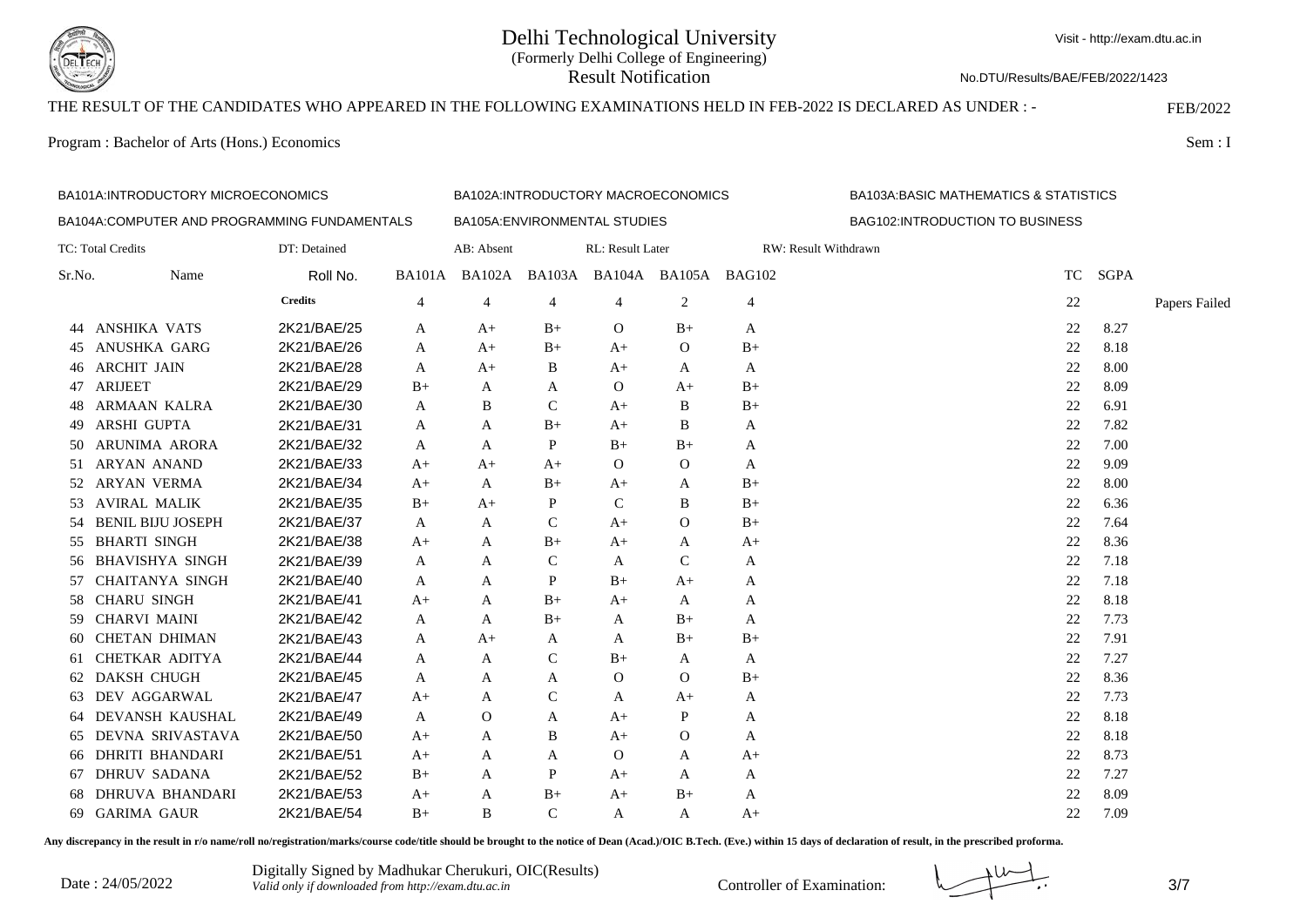

Visit - http://exam.dtu.ac.in

No.DTU/Results/BAE/FEB/2022/1423

## THE RESULT OF THE CANDIDATES WHO APPEARED IN THE FOLLOWING EXAMINATIONS HELD IN FEB-2022 IS DECLARED AS UNDER : - FEB/2022

Program : Bachelor of Arts (Hons.) Economics Sem : I

|        | BA101A: INTRODUCTORY MICROECONOMICS          |                |             |                | BA102A:INTRODUCTORY MACROECONOMICS |                               |               |                | <b>BA103A:BASIC MATHEMATICS &amp; STATISTICS</b> |             |                              |
|--------|----------------------------------------------|----------------|-------------|----------------|------------------------------------|-------------------------------|---------------|----------------|--------------------------------------------------|-------------|------------------------------|
|        | BA104A:COMPUTER AND PROGRAMMING FUNDAMENTALS |                |             |                |                                    | BA105A: ENVIRONMENTAL STUDIES |               |                | BAG102:INTRODUCTION TO BUSINESS                  |             |                              |
|        | TC: Total Credits                            | DT: Detained   |             | AB: Absent     |                                    | RL: Result Later              |               |                | RW: Result Withdrawn                             |             |                              |
| Sr.No. | Name                                         | Roll No.       | BA101A      | BA102A         | <b>BA103A</b>                      |                               | BA104A BA105A | <b>BAG102</b>  | <b>TC</b>                                        | <b>SGPA</b> |                              |
|        |                                              | <b>Credits</b> | 4           | $\overline{4}$ | 4                                  | 4                             | 2             | $\overline{4}$ | 22                                               |             | Papers Failed                |
| 70     | <b>GAURAV CHHIKARA</b>                       | 2K21/BAE/56    | A           | A              | B                                  | $A+$                          | $A+$          | $A+$           | 22                                               | 8.09        |                              |
| 71     | <b>GAURIKA NAGPAL</b>                        | 2K21/BAE/57    | $A+$        | A              | A                                  | $A+$                          | $A+$          | $A+$           | 22                                               | 8.64        |                              |
|        | 72 HARDIK ARORA                              | 2K21/BAE/59    | $A+$        | $B+$           | $A+$                               | A                             | $A+$          | A              | 22                                               | 8.27        |                              |
|        | 73 HARSH SAINI                               | 2K21/BAE/60    | A           | A              | P                                  | A                             | F             | A              | 20                                               |             | 6.55 BA105A                  |
| 74     | HARSHITA ARORA                               | 2K21/BAE/61    | A           | A              | P                                  | A                             | $B+$          | A              | 22                                               | 7.18        |                              |
| 75     | <b>IHA CHANANA</b>                           | 2K21/BAE/62    | B           | A              | $B+$                               | $A+$                          | $A+$          | $A+$           | 22                                               | 7.91        |                              |
|        | 76 IRA                                       | 2K21/BAE/63    | $A+$        | A              | A                                  | $\Omega$                      | A             | $A+$           | 22                                               | 8.73        |                              |
| 77     | <b>ISHITA</b>                                | 2K21/BAE/64    | $A+$        | A+             | B+                                 | $A+$                          | A+            | $A+$           | 22                                               | 8.64        |                              |
| 78     | ISHITA AGARWAL                               | 2K21/BAE/65    | $B+$        | A              | P                                  | $B+$                          | B             | $A+$           | 22                                               | 6.91        |                              |
| 79.    | <b>JAHANAVI GUPTA</b>                        | 2K21/BAE/66    | A           | A              | P                                  | $B+$                          | $B+$          | $A+$           | 22                                               | 7.18        |                              |
| -80    | <b>JANHAVI BANYAL</b>                        | 2K21/BAE/67    | $B+$        | A              | $B+$                               | $A+$                          | $A+$          | A              | 22                                               | 7.91        |                              |
| 81.    | <b>JANNAT KAPUR</b>                          | 2K21/BAE/68    | $_{\rm B+}$ | A              | C                                  | $A+$                          | A             | A              | 22                                               | 7.45        |                              |
| 82     | JAYANT AWANA                                 | 2K21/BAE/69    | B           | $\mathcal{C}$  | F                                  | B                             | A             | P              | 18                                               |             | 4.55 BA103A                  |
| 83     | JIGYASA THAPLIYAL                            | 2K21/BAE/71    | $B+$        | $B+$           | P                                  | A                             | $A+$          | А              | 22                                               | 7.00        |                              |
| 84.    | KARTIKAY JAISWAL                             | 2K21/BAE/72    | A           | A              | B                                  | A                             | A             | A              | 22                                               | 7.64        |                              |
|        | 85 KARTIKEYA GOYAL                           | 2K21/BAE/73    | A           | $A+$           | B                                  | $\Omega$                      | A             | A              | 22                                               | 8.18        |                              |
| 86     | KASHISH KASHYAP                              | 2K21/BAE/74    | A           | $B+$           | P                                  | $A+$                          | $A+$          | A              | 22                                               | 7.36        |                              |
| 87     | KESHAV KHANDELWAL                            | 2K21/BAE/75    | A           | $A+$           | $_{\rm B+}$                        | $A+$                          | $A+$          | A              | 22                                               | 8.27        |                              |
| 88     | KHUSHI JAIN                                  | 2K21/BAE/76    | A           | $\mathsf{A}$   | $B+$                               | $A+$                          | $B+$          | O              | 22                                               | 8.27        |                              |
| 89.    | KHYATI SACHDEVA                              | 2K21/BAE/78    | B           | $B+$           | $B+$                               | $A+$                          | $A+$          | O              | 22                                               | 7.91        |                              |
| 90.    | <b>KRISH KUMAR</b>                           | 2K21/BAE/79    | A           | A              | A                                  | A                             | A             | A              | 22                                               | 8.00        |                              |
| 91     | KUNAL AHUJA                                  | 2K21/BAE/81    | B           | $A+$           | $_{\rm B+}$                        | $A+$                          | $B+$          | A              | 22                                               | 7.73        |                              |
|        | 92 KUSHAN KUMAR                              | 2K21/BAE/82    | A           | A              | $B+$                               | $A+$                          | A             | A              | 22                                               | 8.00        |                              |
|        | 93 LAKSHAY HOODA                             | 2K21/BAE/83    | A           | A              | P                                  | A                             | A             | A              | 22                                               | 7.27        |                              |
|        | 94 MEDHANSH YADAV                            | 2K21/BAE/87    | P           | F              | F                                  | F                             | F             | $\mathsf{C}$   | 8                                                | 1.64        | BA105ABA104A<br>BA103ABA102A |
|        | 95 MEGHA ARORA                               | 2K21/BAE/88    | $A+$        | A              | $\mathcal{C}$                      | A                             | $\mathcal{C}$ | A              | 22                                               | 7.36        |                              |

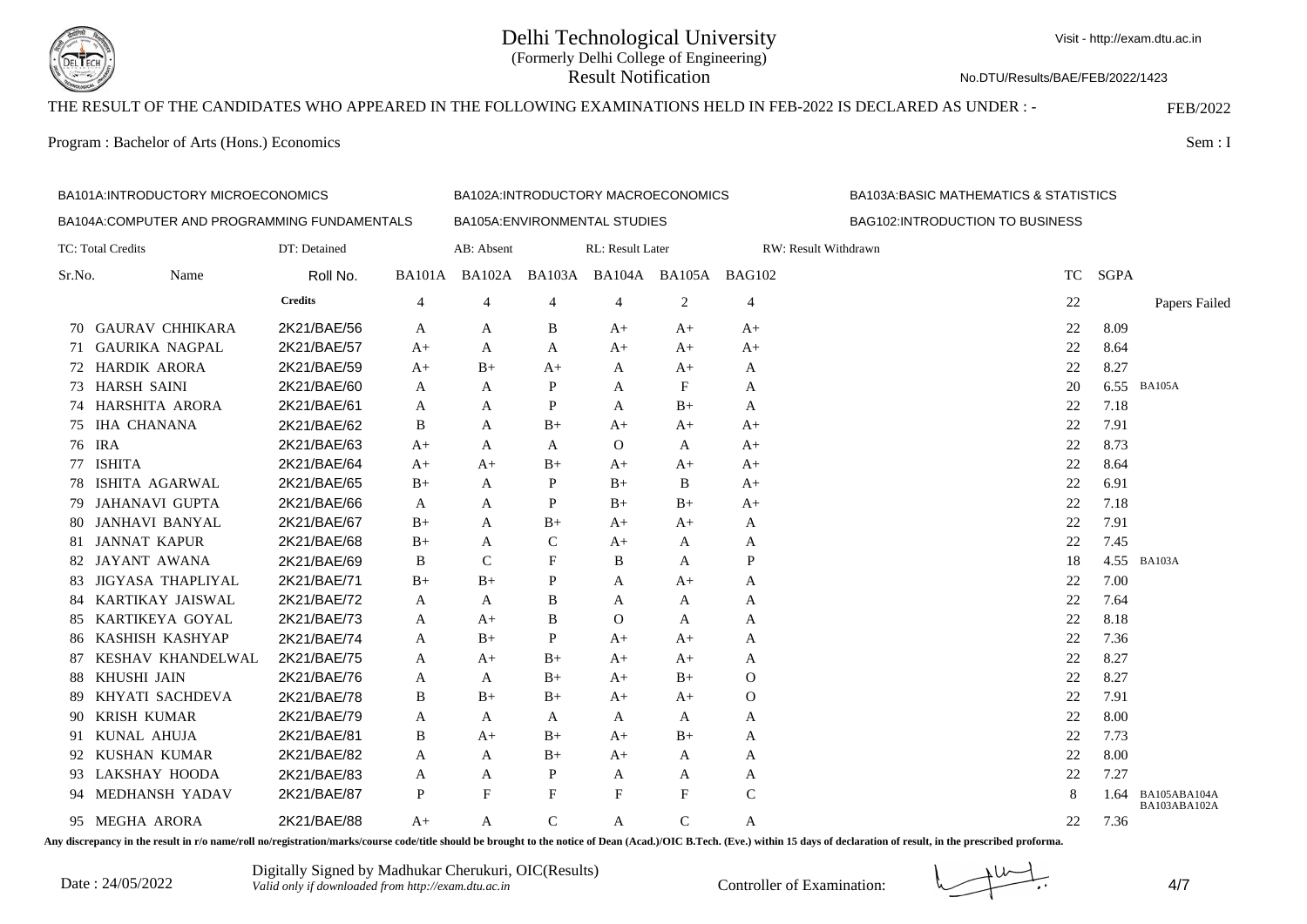

No.DTU/Results/BAE/FEB/2022/1423

## THE RESULT OF THE CANDIDATES WHO APPEARED IN THE FOLLOWING EXAMINATIONS HELD IN FEB-2022 IS DECLARED AS UNDER : - FEB/2022

Program : Bachelor of Arts (Hons.) Economics Sem : I

|        | BA101A:INTRODUCTORY MICROECONOMICS           |                |               | BA102A:INTRODUCTORY MACROECONOMICS |               |                               | <b>BA103A:BASIC MATHEMATICS &amp; STATISTICS</b> |               |                                 |             |               |
|--------|----------------------------------------------|----------------|---------------|------------------------------------|---------------|-------------------------------|--------------------------------------------------|---------------|---------------------------------|-------------|---------------|
|        | BA104A:COMPUTER AND PROGRAMMING FUNDAMENTALS |                |               |                                    |               | BA105A: ENVIRONMENTAL STUDIES |                                                  |               | BAG102:INTRODUCTION TO BUSINESS |             |               |
|        | TC: Total Credits                            | DT: Detained   |               | AB: Absent                         |               | RL: Result Later              |                                                  |               | RW: Result Withdrawn            |             |               |
| Sr.No. | Name                                         | Roll No.       | <b>BA101A</b> | <b>BA102A</b>                      |               | BA103A BA104A BA105A          |                                                  | <b>BAG102</b> | <b>TC</b>                       | <b>SGPA</b> |               |
|        |                                              | <b>Credits</b> | 4             | 4                                  | 4             | $\overline{4}$                | 2                                                | 4             | 22                              |             | Papers Failed |
|        | 96 MEHAK SHORE                               | 2K21/BAE/89    | A             | A                                  | B             | $A+$                          | A                                                | $A+$          | 22                              | 8.00        |               |
| 97.    | MEHAKK KALRA                                 | 2K21/BAE/90    | A             | A                                  | $B+$          | $\Omega$                      | $\mathbf{O}$                                     | $A+$          | 22                              | 8.55        |               |
| 98.    | MEHUL SHARMA                                 | 2K21/BAE/91    | $A+$          | A                                  | B             | $A+$                          | A                                                | A             | 22                              | 8.00        |               |
| 99.    | <b>MILIND GOGIA</b>                          | 2K21/BAE/92    | A             | A                                  | P             | B                             | C                                                | A             | 22                              | 6.64        |               |
|        | 100 MOLIK AGRAWAL                            | 2K21/BAE/93    | B             | $A+$                               | $B+$          | $A+$                          | $\mathbf{O}$                                     | A             | 22                              | 8.00        |               |
|        | 101 NAVANEETH SURYA                          | 2K21/BAE/94    | A             | A                                  | $\mathcal{C}$ | $A+$                          | $A+$                                             | A             | 22                              | 7.73        |               |
|        | 102 NAVEEN TAYAL                             | 2K21/BAE/95    | A             | Α                                  | B             | $A+$                          | $A+$                                             | A             | 22                              | 7.91        |               |
|        | 103 NEHAL BANSAL                             | 2K21/BAE/98    | A             | B                                  | $B+$          | $B+$                          | A                                                | $A+$          | 22                              | 7.45        |               |
|        | 104 NIKSHAY                                  | 2K21/BAE/99    | A             | $A+$                               | $\mathcal{C}$ | $\Omega$                      | B                                                | A             | 22                              | 7.82        |               |
|        | 105 NILANSH ARORA                            | 2K21/BAE/100   | $A+$          | $A+$                               | $A+$          | $A+$                          | $A+$                                             | A             | 22                              | 8.82        |               |
|        | 106 NISHTHA NANGIA                           | 2K21/BAE/101   | A             | A                                  | B             | $B+$                          | A                                                | $A+$          | 22                              | 7.64        |               |
|        | 107 PALAK JAIN                               | 2K21/BAE/102   | A             | Α                                  | A             | $A+$                          | $A+$                                             | A             | 22                              | 8.27        |               |
|        | 108 PALAK PRAJAPATI                          | 2K21/BAE/103   | A             | A                                  | $B+$          | A                             | B                                                | A             | 22                              | 7.64        |               |
|        | 109 PARTH YADAV                              | 2K21/BAE/104   | A             | A                                  | B             | $\Omega$                      | $B+$                                             | $A+$          | 22                              | 8.09        |               |
|        | 110 PEEHU AGARWAL                            | 2K21/BAE/105   | A             | $B+$                               | B             | A                             | $A+$                                             | $A+$          | 22                              | 7.73        |               |
|        | 111 PRACHI BHINDA                            | 2K21/BAE/106   | $A+$          | A                                  | A             | $A+$                          | B                                                | $A+$          | 22                              | 8.36        |               |
|        | 112 PRANAV TRIPATHI                          | 2K21/BAE/107   | B             | A                                  | B             | B                             | $\mathcal{C}$                                    | A             | 22                              | 6.64        |               |
|        | 113 PRATEEK GOLANI                           | 2K21/BAE/108   | $A+$          | А                                  | $\mathcal{C}$ | $A+$                          | A                                                | A             | 22                              | 7.82        |               |
|        | 114 PRATEEK SINGH                            | 2K21/BAE/109   | $A+$          | $B+$                               | A             | $A+$                          | A                                                | A             | 22                              | 8.18        |               |
|        | 115 PRATHAM BHATIA                           | 2K21/BAE/110   | B             | $B+$                               | P             | $B+$                          | $B+$                                             | $A+$          | 22                              | 6.64        |               |
|        | 116 PRATHAM MUTREJA                          | 2K21/BAE/111   | $\Omega$      | $\Omega$                           | $\Omega$      | $\Omega$                      | $\mathbf{O}$                                     | $\Omega$      | 22                              | 10.00       |               |
|        | 117 PRISHA COMAR                             | 2K21/BAE/112   | $B+$          | $A+$                               | B             | $A+$                          | $B+$                                             | $A+$          | 22                              | 7.91        |               |
|        | 118 PRIYA GOYAL                              | 2K21/BAE/113   | $A+$          | $B+$                               | A             | $\mathbf{O}$                  | $A+$                                             | $A+$          | 22                              | 8.64        |               |
|        | 119 PRIYAANSH TAYAL                          | 2K21/BAE/114   | A             | A                                  | $\Omega$      | $A+$                          | $B+$                                             | $A+$          | 22                              | 8.64        |               |
|        | 120 PRIYANSHI TRIPATHI                       | 2K21/BAE/115   | $A+$          | А                                  | A             | $A+$                          | A                                                | $A+$          | 22                              | 8.55        |               |
|        | 121 RAGHAV AGGARWAL                          | 2K21/BAE/116   | A             | A                                  | $B+$          | A                             | $\Omega$                                         | A             | 22                              | 8.00        |               |

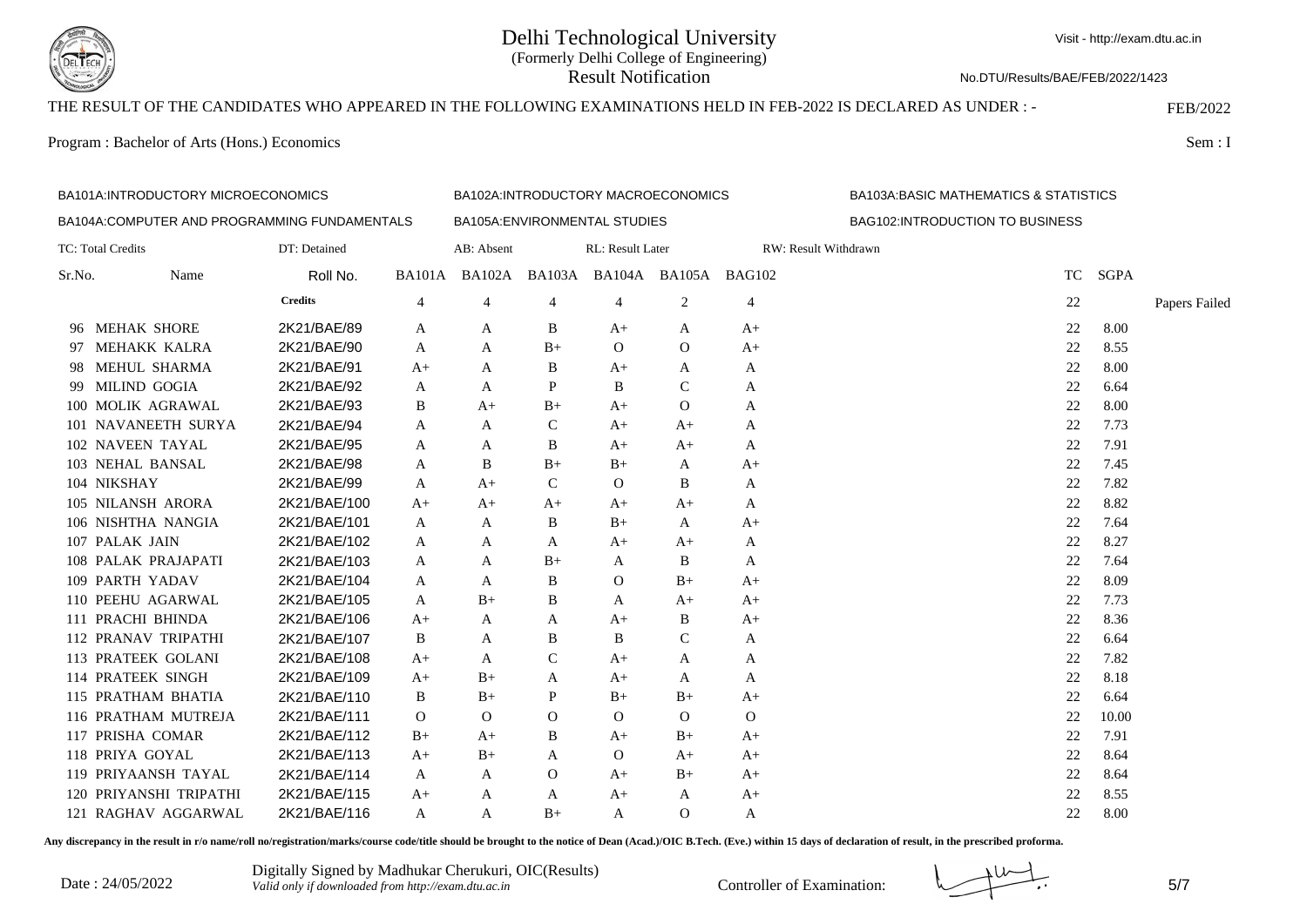

No.DTU/Results/BAE/FEB/2022/1423

# THE RESULT OF THE CANDIDATES WHO APPEARED IN THE FOLLOWING EXAMINATIONS HELD IN FEB-2022 IS DECLARED AS UNDER : - FEB/2022

Program : Bachelor of Arts (Hons.) Economics Sem : I

|                                              | BA101A:INTRODUCTORY MICROECONOMICS |                |               |                           | BA102A:INTRODUCTORY MACROECONOMICS |                               |                           | <b>BA103A:BASIC MATHEMATICS &amp; STATISTICS</b> |                                 |      |                                              |
|----------------------------------------------|------------------------------------|----------------|---------------|---------------------------|------------------------------------|-------------------------------|---------------------------|--------------------------------------------------|---------------------------------|------|----------------------------------------------|
| BA104A:COMPUTER AND PROGRAMMING FUNDAMENTALS |                                    |                |               |                           |                                    | BA105A: ENVIRONMENTAL STUDIES |                           |                                                  | BAG102:INTRODUCTION TO BUSINESS |      |                                              |
| TC: Total Credits                            |                                    | DT: Detained   |               | AB: Absent                |                                    | RL: Result Later              |                           |                                                  | RW: Result Withdrawn            |      |                                              |
| Sr.No.                                       | Name                               | Roll No.       | <b>BA101A</b> | <b>BA102A</b>             |                                    | BA103A BA104A BA105A BAG102   |                           |                                                  | <b>TC</b>                       | SGPA |                                              |
|                                              |                                    | <b>Credits</b> | 4             | 4                         | $\overline{4}$                     | 4                             | 2                         | 4                                                | 22                              |      | Papers Failed                                |
|                                              | 122 RAGHAV THAKUR                  | 2K21/BAE/118   | $_{\rm F}$    | $\boldsymbol{\mathrm{F}}$ | $\mathbf{F}$                       | F                             | $\boldsymbol{\mathrm{F}}$ | $\boldsymbol{\mathrm{F}}$                        | $\overline{0}$                  | 0.00 | BAG102BA105A<br>BA104ABA103A<br>BA102ABA101A |
|                                              | 123 RAJNEESH MAGOO                 | 2K21/BAE/119   | A             | A                         | A                                  | A+                            | A                         | A                                                | 22                              | 8.18 |                                              |
|                                              | <b>124 RANI THAKUR</b>             | 2K21/BAE/120   | A             | $B+$                      | $\mathcal{C}$                      | A                             | $A+$                      | A                                                | 22                              | 7.36 |                                              |
| 125 RAVI                                     |                                    | 2K21/BAE/121   | B             | $B+$                      | B                                  | $B+$                          | A                         | A                                                | 22                              | 6.91 |                                              |
|                                              | 126 RHYTHM AGRAWAL                 | 2K21/BAE/122   | $A+$          | A                         | A                                  | $B+$                          | $B+$                      | $A+$                                             | 22                              | 8.09 |                                              |
|                                              | 127 RHYTHM CHAUDHARY               | 2K21/BAE/123   | $B+$          | A                         | $\mathcal{C}$                      | $B+$                          | B                         | A                                                | 22                              | 6.91 |                                              |
|                                              | 128 RITAM SHARMA                   | 2K21/BAE/125   | A             | A                         | B                                  | A+                            | $A+$                      | A                                                | 22                              | 7.91 |                                              |
|                                              | 129 RITI ROY                       | 2K21/BAE/126   | B             | A                         | A                                  | $A+$                          | A                         | A                                                | 22                              | 7.82 |                                              |
|                                              | 130 RITIKA ADHANA                  | 2K21/BAE/127   | $B+$          | A                         | $\mathcal{C}$                      | A                             | $A+$                      | $A+$                                             | 22                              | 7.55 |                                              |
|                                              | 131 RIYA AGARWAL                   | 2K21/BAE/128   | A             | $B+$                      | $B+$                               | A                             | $\mathsf{C}$              | A                                                | 22                              | 7.36 |                                              |
|                                              | 132 SAHAJ BATRA                    | 2K21/BAE/129   | A             | $A+$                      | A                                  | A+                            | $A+$                      | $A+$                                             | 22                              | 8.64 |                                              |
|                                              | 133 SAKSHAM MALHOTRA               | 2K21/BAE/131   | A             | A                         | $B+$                               | $B+$                          | $A+$                      | $A+$                                             | 22                              | 7.91 |                                              |
|                                              | 134 SAMARTHA GHILDIYAL             | 2K21/BAE/132   | $B+$          | $A+$                      | B                                  | $A+$                          | $\Omega$                  | $A+$                                             | 22                              | 8.18 |                                              |
|                                              | 135 SANJOLI SHARMA                 | 2K21/BAE/133   | A             | $B+$                      | B                                  | $A+$                          | A                         | $A+$                                             | 22                              | 7.82 |                                              |
|                                              | 136 SEHAJPAL SINGH                 | 2K21/BAE/135   | $A+$          | $B+$                      | $A+$                               | $A+$                          | $A+$                      | $A+$                                             | 22                              | 8.64 |                                              |
|                                              | 137 SHIVANSH BHATIA                | 2K21/BAE/137   | $A+$          | A                         | B                                  | A                             | $\mathbf{O}$              | $A+$                                             | 22                              | 8.18 |                                              |
|                                              | <b>138 SHIVESH TRIPATHI</b>        | 2K21/BAE/138   | $A+$          | $B+$                      | A                                  | $\Omega$                      | $A+$                      | $A+$                                             | 22                              | 8.64 |                                              |
|                                              | 139 SHIVI SUD                      | 2K21/BAE/139   | $B+$          | A                         | $\mathsf{C}$                       | A                             | B                         | $A+$                                             | 22                              | 7.27 |                                              |
|                                              | 140 SHREYSHT VERMA                 | 2K21/BAE/141   | A             | A                         | B                                  | $A+$                          | $A+$                      | $A+$                                             | 22                              | 8.09 |                                              |
|                                              | 141 SHRUTI JAIN                    | 2K21/BAE/143   | $A+$          | A+                        | A                                  | $A+$                          | $A+$                      | $A+$                                             | 22                              | 8.82 |                                              |
|                                              | 142 SHUBH WADHWA                   | 2K21/BAE/144   | $A+$          | A                         | $\mathcal{C}$                      | A+                            | $A+$                      | $A+$                                             | 22                              | 8.09 |                                              |
|                                              | 143 SIDDHARTH SHARMA               | 2K21/BAE/145   | A             | A                         | B                                  | $A+$                          | A                         | $A+$                                             | 22                              | 8.00 |                                              |
|                                              | <b>144 SILVERU SRIKAR</b>          | 2K21/BAE/146   | A             | B                         | P                                  | B                             | B                         | A                                                | 22                              | 6.36 |                                              |
|                                              | 145 SOMYA AGGARWAL                 | 2K21/BAE/147   | B             | A                         | $B+$                               | A+                            | $A+$                      | $A+$                                             | 22                              | 7.91 |                                              |
|                                              | 146 SOUMAYA ARORA                  | 2K21/BAE/148   | $B+$          | A                         | $B+$                               | A+                            | B                         | $A+$                                             | 22                              | 7.82 |                                              |